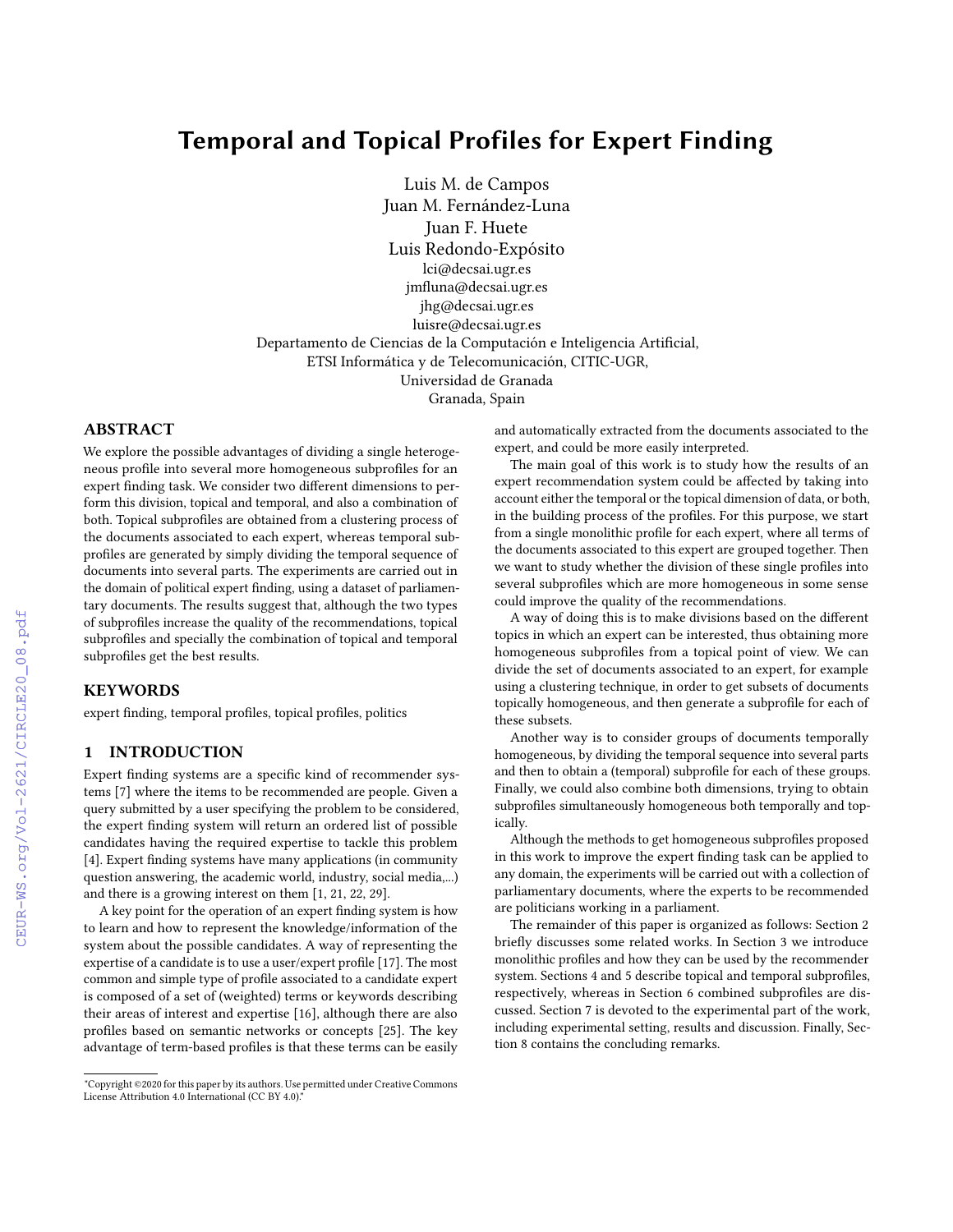#### 2 RELATED WORK

There is an increasing interest about how to include temporal information within recommender systems, although most of the works are focused only on collaborative filtering. One of the basic ideas is to weight the ratings using a decaying factor based on the time gap [\[15\]](#page-5-0). The incorporation of time in a latent factor model is also a key factor in the performance of timeSVD++ [\[20\]](#page-5-1) (the winner of the Netflix prize). An interesting survey of time-aware recommender systems is provided in [\[9\]](#page-5-2) (also centered in collaborative filtering). In [\[23\]](#page-5-3) a content-based filter for tweets is studied, where a specific time frame is learned for each user, thus recommending to her only tweets within this personalized frame. Temporal discounting (exponential and hyperbolic) is used in [\[28\]](#page-5-4), together with an expert finding approach for question routing, in the context of Community Question Answering (CQA) systems.

There are many papers that consider compound profiles instead of monolithic ones, for example using long-term and short-term subprofiles [\[18\]](#page-5-5), subprofiles based on positively and negatively judged documents [\[8\]](#page-5-6) or hierarchical profiles (using a fixed taxonomy) [\[24\]](#page-5-7). Other methods consider topical (sub)profiles generated using cluster methods: some works group terms or tags (not documents) for profiling in recommender systems [\[2,](#page-5-8) [3\]](#page-5-9), whereas other group documents, either for search personalization purposes [\[11,](#page-5-10) [26\]](#page-5-11) or for filtering and expert recommendation [\[14\]](#page-5-12).

We are not aware of any previous work simultaneously dealing with the temporal and topical dimensions of profiles, except [\[24\]](#page-5-7), which is centered on expert profiling but not on (expert) recommendation.

## <span id="page-1-4"></span>3 MONOLITHIC PROFILES AND THE RECOMMENDER SYSTEM

Let  $E = \{e_1, \ldots, e_r\}$  be the set of candidate experts. Given a candidate expert  $e \in E$ , we have a set of  $n_e$  documents  $D^e = \{d_1^e, d_2^e, \ldots, d_{n_e}^e\}$ which are associated to e. These documents in some sense repre-<br>sent (possibly in an implicit way) the interests and expertise of e. sent (possibly in an implicit way) the interests and expertise of e. For example, in an academic setting the documents could be the scientific articles written by each author or, for lawyers, the court cases they have worked on. In the political setting where we are focusing in this paper, these documents could be the transcriptions of the interventions of politicians in parliamentary sessions.

Given a candidate expert  $e$ , the monolithic profile for  $e$  is built by simply concatenating all the documents in  $D^e$  into a single<br>macro document  $d^e = \Box^{\text{Re}} d^e$ . The process is illustrated in Figure macro document,  $d^e = \bigcup_{i=1}^{n_e} d_i^e$ . The process is illustrated in Figure [1.](#page-2-0) Then, we have a collection of monolithic documents/profiles  $\mathcal{D}^m = \{d^{e_1}, \ldots, d^{e_r}\}.$  The recommender system will be obtained from this collection using an information retrieval system (IPS). from this collection using an information retrieval system (IRS): the profiles collection will be indexed for use by the IRS. When a query representing the expertise required by a user is submitted to the IRS, this will generate a ranking of profiles, and the top-ranked experts will be returned to the user.

#### <span id="page-1-5"></span>4 TOPICAL SUBPROFILES

In order to get subprofiles topically homogeneous, we are going to use a clustering method based on LDA (Latent Dirichlet Allocation) [\[5\]](#page-5-13). LDA is a non supervised method which finds latent topics in a document collection and assigns a probability distribution of topics to each document (and also a probability distribution of terms to each topic). LDA needs an input parameter,  $k$ , representing the number of topics to be used. In order to use LDA as a clustering method, once LDA has been applied, each document is assigned to the cluster associated to its most probable topic [\[14\]](#page-5-12), thus obtaining a partition of the document collection into k clusters.

In our case the document collection to be clustered is the one formed by all the documents associated to all the possible experts,  $\mathcal{D} = \bigcup_{i=1}^r D^{e_i}$ . We do it in this way in order to find a single set of topics common for all the expert[s.](#page-1-0) Each cluster,  $\mathcal{D}_l$ ,  $l = 1, \ldots, k$ , is<br>formed by the documents of the experts which are associated to formed by the documents of the experts which are associated to the *l*-th topic,  $x_l$  (those documents whose most probable topic is  $x_l$ ) that is to say:  $x_l$ ), that is to say:

<span id="page-1-2"></span>
$$
\mathcal{D}_l = \{d_i^{e_j} \mid l = \arg \max_{s=1,...,k} p(x_s | d_i^{e_j}), \ j = 1,...,r, \ i = 1,...,n_{e_j}\}.
$$
\n(1)

As these clusters contain documents from different experts, a specific local clustering for each expert e and each topic  $x_l$ ,  $D_l^e$ , is<br>obtained by grouping the documents within each global cluster obtained by grouping the documents within each global cluster that are associated to the given expert,  $D_l^e = D_l \cap D^e$ . Then each expert e will have associated as many subprofiles as local elustrics expert e will have associated as many subprofiles as local clusters have been generated for her (at most  $k$ [\).](#page-1-1) These subprofiles are then documents,  $d^{e,l}$ , which are built by concatenating the documents<br>within each local cluster  $D^e$ ,  $d^{e,l} = \frac{1}{2}$  is  $\frac{d^e}{2}$ . Figure 2 illustrates within each local cluster  $D_t^e$ ,  $d^e$ ,  $d^e = \bigcup_{d^e \in D_t^e} d^e$ . Figure [2](#page-2-1) illustrates all the process for generating the topical subprofiles.

The recommender system is thus obtained by indexing this subprofile document collection  $\mathcal{D}^{tsp}$  and using again an IRS, where

$$
\mathcal{D}^{tsp} = \{d^{e_1,1}, \ldots, d^{e_1,k}, d^{e_2,1}, \ldots, d^{e_2,k}, \ldots, d^{e_r,1}, \ldots, d^{e_r,k}\}.
$$

However, in this case the result returned by the IRS for a given query is a ranked list of subprofiles (and now there is not a one-toone association of experts and subprofiles). As we need a ranking of experts, a fusion strategy to combine the scores of the subprofiles associated to the same expert is required, in order to rerank the combined scores and recommend the top-ranked experts. We will use the so-called CombLgDCS fusion method [\[13\]](#page-5-14), which aggregates the scores of all the expert subprofiles but reducing them proportionally to the logarithm of their positions in the ranking.

#### <span id="page-1-6"></span>5 TEMPORAL SUBPROFILES

The other option to divide the monolithic profiles into more homogeneous subprofiles is to use the temporal dimension instead of the topical dimension of the documents. Then we are going to divide the temporal line into h intervals and will group together the documents associated to an expert which belong to the same temporal interval. More formally, let us consider the h temporal intervals  $I_u$ , determined by  $h + 1$  time points  $t_0 < t_1 < \ldots < t_h$ ,  $I_u = [t_{u-1}, t_u), u = 1, \ldots, h$ . We define in this case the h global temporal clusters  $\mathcal{T}_u$  as follows:

<span id="page-1-3"></span>
$$
\mathcal{T}_u = \{d_i^{e_j} \mid t_{u-1} \leq date(d_i^{e_j}) < t_u, \ j = 1, \dots, r, \ i = 1, \dots, n_{e_j}\}.
$$
\n(2)

<span id="page-1-0"></span>Alternatively, we could repeatedly apply clustering only to the documents associated to each expert  $e, D^e$ , thus obtaining topics specific for each expert, but we are not going to explore this option in this paper.

<span id="page-1-1"></span>Expert e may have less than k local clusters in case that some global clusters do not contain any documents associated to e.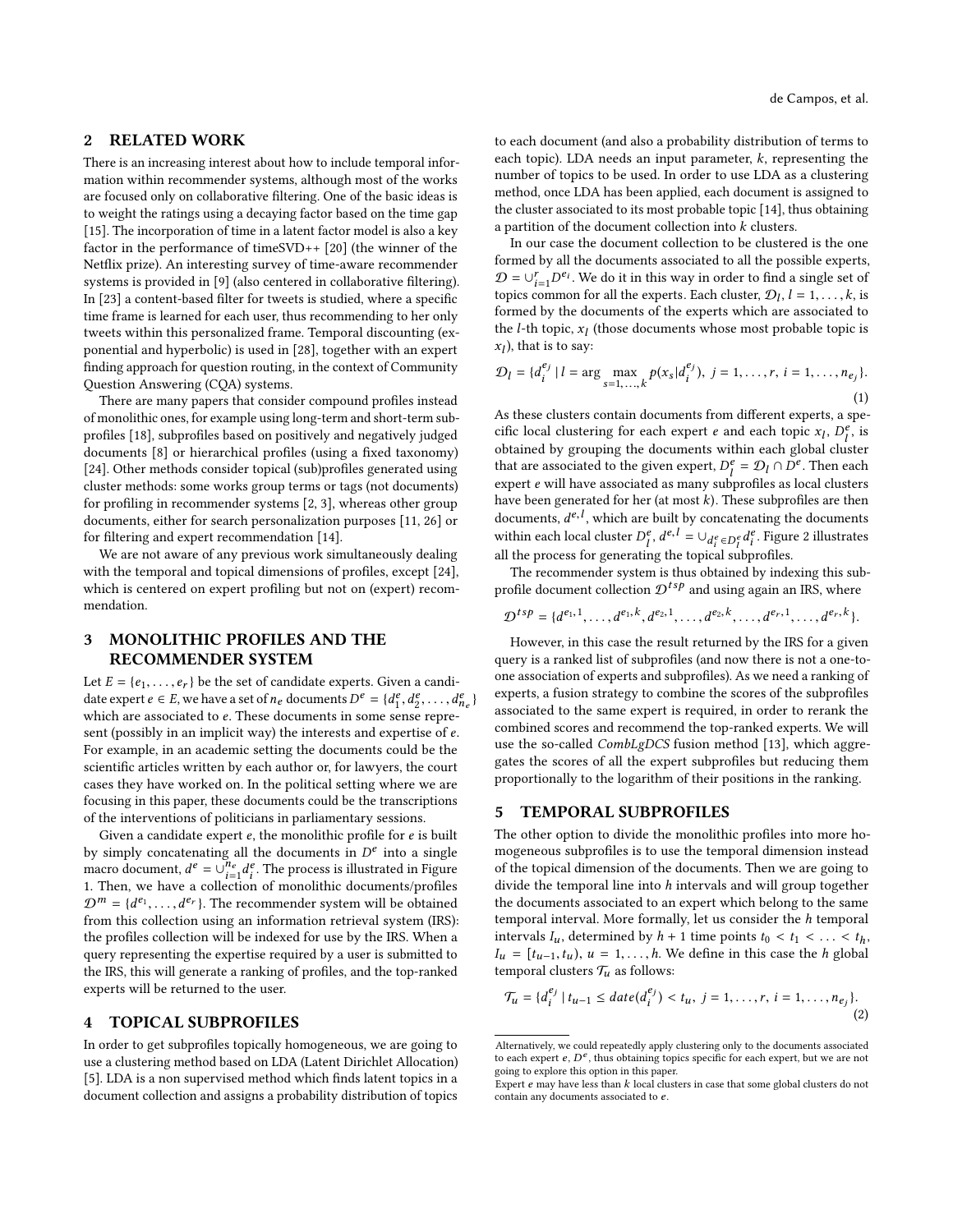<span id="page-2-0"></span>

Figure 1: Building the monolithic profiles.

<span id="page-2-1"></span>

Figure 2: From the document collection to the topical subprofiles using clustering.

where  $date(d)$  is a function that returns the date of document d. As in the case of topical clusters, we extract the local temporal clusters for each expert e in the same way, i.e. by grouping the

documents within each global temporal cluster which are associated to e,  $T_u^e = T_u \cap D^e$ . Also, the (at most h) temporal subprofiles for each expert e are built by concatenating the documents within each each expert e are built by concatenating the documents within each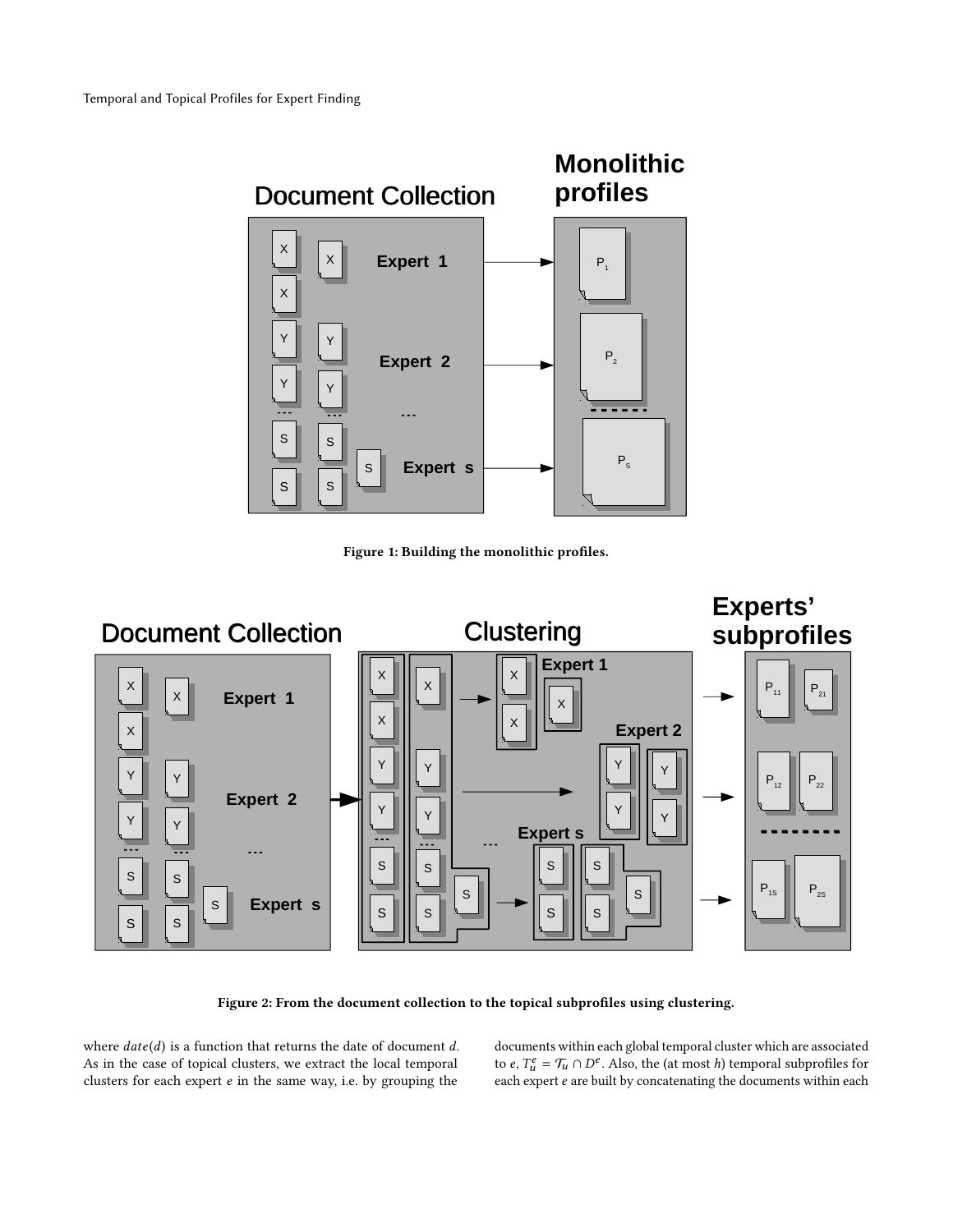$\frac{u_1}{du_1}$  at most h monolithic profiles, one per temporal period), which are<br>at most h monolithic profiles, one per temporal period), which are<br>then indexed by the IBS. Combi gDCS will also be used to obtain a <sup>e</sup>,  $d^{e}$ ,  $u = \bigcup_{d_{\xi}^{e} \in T_{\xi}^{e}} d_{\xi}^{e}$  (i.e. each expert *e* would be represented by  $t$  most *h* monolities profiles are not temporal pariod), which are then indexed by the IRS. CombLgDCS will also be used to obtain a ranking of experts.

#### <span id="page-3-4"></span>6 TEMPORAL AND TOPICAL SUBPROFILES

We can try to combine both the temporal and the topical dimensions in order to obtain subprofiles which are simultaneously topically and temporally homogeneous.

A way of doing this is first to obtain temporal subprofiles and next further subdivide them topically, in order to get sub-subprofiles thematically homogeneous. In this case we would have to cluster separately the documents within each temporal cluster. This would imply to apply LDA to each of the h temporal subcollections of documents (in this way obtaining specific topics for each time period). Another option, which is the one that we are going to use in this paper, is first to carry out the topical division, obtaining topical subprofiles and later to subdivide them temporally. In this way we only have to apply LDA once to the complete document collection.

More precisely, let  $\mathcal{D}_l$  as defined in eq.[\(1\)](#page-1-2),  $l = 1, \ldots, k$ , and  $\mathcal{T}_u$ as defined in eq.[\(2\)](#page-1-3),  $u = 1, \ldots, h$ . Then the global topical-temporal clusters,  $\mathcal{DT}_{lu}$  are defined as

$$
\mathcal{DT}_{lu} = \mathcal{D}_l \cap \mathcal{T}_u, \ l = 1, \ldots, k, \ u = 1, \ldots, h. \tag{3}
$$

It should be noticed that the total number of topical-temporal clusters generated can be lesser than the product  $k * h$ , because some combinations of topics and temporal intervals may be empty (i.e. there are no documents about a given topic at certain time inter-vals). This process is illustrated in Figure [3,](#page-4-0) where  $k = 6$  topics and  $h = 4$  temporal intervals give rise to only 13 topical-temporal clusters.

The local clusters for each expert  $e$  are obtained, as in the previous cases, by grouping together the documents within each topicaltemporal cluster that are associated to e, i.e.  $DT_{\text{L}}^e = \mathcal{DT}_{\text{L}} \cap D^e$ .<br>Also, the documents within each local cluster are consectenated and Also, the documents within each local cluster are concatenated and the corresponding macro documents are indexed by the IRS.

## 7 EXPERIMENTS

#### 7.1 Experimental settings

The experimental work to test our proposals has been carried out in the domain of political expert finding [\[12,](#page-5-15) [13\]](#page-5-14). We have used the Records of Parliamentary Proceedings (in Spanish) from the Andalusian Parliament in its 8th Term of Offic[e](#page-3-0) (which covers four years of parliamentary activity, from march 2008 to march 2012). These records contain the transcriptions of the speeches of the Members of Parliament (MPs) in the initiatives discussed in committee and plenary sessions. There are a total of 5258 initiatives in this term and 12633 interventions of MPs (which are the experts to be recommended). We randomly partitioned the set of initiatives, using 80% for the training set (to build the subprofiles from the interventions contained in these training initiatives) and 20% for the test set (to obtain the queries), and this sampling process is repeated five times, reporting then the average results of these five partitions.

Concerning the implementation details of the recommender systems, the base IR system is built using the Lucene librar[y](#page-3-1) and its default implementation of the Language Model as retrieval model. Previous to indexing the (sub)profiles of each MP, stop words were removed, stemming performed and any remaining terms appearing in fewer than 1% of the interventions were also deleted. For those experiments that require LDA to cluster documents, we used the R implementation (topicmodels package), with hyperparameters  $\alpha$  and  $\beta$  fixed to 50/k and 0.1, respectively (these are the bydefault values), where  $k$  is the number of topics. For the parameter  $k$ , we have tested two classical alternatives in cluster analysis: (a)  $k = m * n/t$  [\[10\]](#page-5-16), where *m* is the number of terms in the collection  $(m = 4, 208)$ , *n* is the number of documents/interventions in the training set ( $n = 10,025$ ) and  $t$  is the number of nonzero entries in the document-term matrix  $(t = 1, 702, 296)$ . The value of k is<br>then 24 (b)  $k = \sqrt{n^{22}}$  [19], which only considers the number of then 24. (b)  $k = \sqrt{n/2}$  [\[19\]](#page-5-17), which only considers the number of interventions in the collection. In this case  $k = 70$  With respect to interventions in the collection. In this case,  $k = 70$ . With respect to the temporal division, in this case we use  $h = 4$  temporal intervals, each one roughly corresponding to one year.

While the interventions within the initiatives in the training set are used to build the (sub)profiles of the MPs, the initiatives in the test set are used to obtain queries and relevance judgments. More precisely, we use the title (which is a short description of the initiative) and its subjects (which are terms from a controlled vocabulary assigned to each initiative by Parliament staff) to simulate a query representing a real expert finding task. If we focus only on the test initiatives corresponding to committee session[s](#page-3-2) (i.e. excluding initiatives in the test set discussed in plenary sessions, where all the MPs participate, which are more general and political and less specific than those from committees), we have a very simple way of fixing the ground truth to evaluate the different approaches: any MP who is a member of the committee where the initiative generating the query has been discussed is relevant (is a potential expert for this query). There are twenty-six different committees covering different areas (as for example Education, Health, Culture, Environment,...), having on average 15.2 MPs per committee.

We have used three classic IR metrics to measure the performance of the different recommender systems: precision@10, NDCG@10 (normalized discounted cummulative gain), both focusing on the top 10 MPs retrieved and recall@nr, where nr is the total number of relevant MPs for each quer[y.](#page-3-3) To compute these measures, we have only considered those MPs having at least 10 interventions in the training set (a total of 132 persons).

#### 7.2 Results

We have experimented with four types of profiles: monolithic profiles (MONP), topical subprofiles (TOPS), temporal subprofiles (TEMPS) and topical-temporal subprofiles (TOPTEMPS), as described in the previous sections [3,](#page-1-4) [4,](#page-1-5) [5](#page-1-6) and [6,](#page-3-4) respectively. For both TOPS and TOPTEMPS subprofiles we have used the two methods of selecting the number of topics previously described. For TEMPS we fixed the number of temporal intervals to 4. The results are displayed in Table [1.](#page-4-1) The percentages of improvement of each method

<span id="page-3-0"></span>Available at http://irutai2.ugr.es/ColeccionPA/legislatura8.tgz

<span id="page-3-1"></span>https://lucene.apache.org/

<span id="page-3-2"></span>In this case we still have on average 612 test initiatives per partition.

<span id="page-3-3"></span>We do not use recall@10 because usually the number of relevant experts for each query is greater than 10.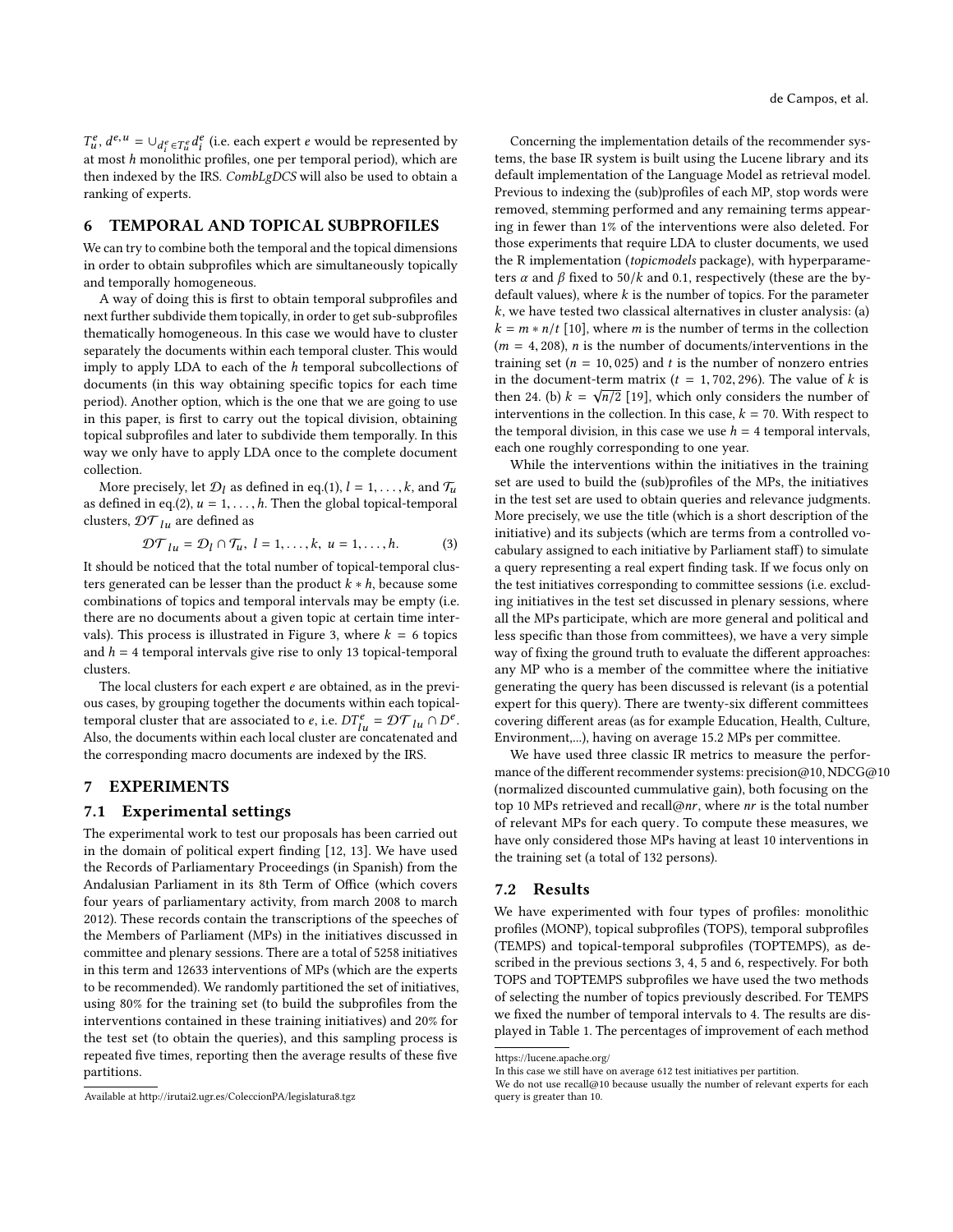<span id="page-4-0"></span>

Figure 3: k=6 topical and h=4 temporal clusters generate 13 topical-temporal clusters.

with respect to the base monolithic profiles are displayed in Table [2.](#page-4-2)

<span id="page-4-1"></span>

| Method                                                      | ndcg@10 | prec@10 | recall@nr |  |
|-------------------------------------------------------------|---------|---------|-----------|--|
| <b>MONP</b>                                                 | 0.67622 | 0.65146 | 0.45806   |  |
| RAND <sub>4</sub>                                           | 0.69035 | 0.66465 | 0.47869   |  |
| <b>TEMPS</b>                                                | 0.70907 | 0.68139 | 0.49444   |  |
| TOPS <sub>sqrt(n/2)</sub>                                   | 0.73911 | 0.71351 | 0.52740   |  |
| $TOPS_{mn/t}$                                               | 0.73721 | 0.71313 | 0.53491   |  |
| TOPTEMPS <sub>sqrt(n/2)</sub>                               | 0.75416 | 0.72456 | 0.53072   |  |
| TOPTEMPS $_{mn/t}$                                          | 0.76136 | 0.73283 | 0.54520   |  |
| Table 1: Results of the experiments (best results in bold). |         |         |           |  |

<span id="page-4-2"></span>

| Method                                                    | $%$ ndcg@10 | $%$ prec@10 | % recall@nr |  |
|-----------------------------------------------------------|-------------|-------------|-------------|--|
| RAND <sub>4</sub>                                         | 2.09        | 2.02        | 4.50        |  |
| <b>TEMPS</b>                                              | 4.86        | 4.59        | 7.94        |  |
| TOPS <sub>sqrt(n/2)</sub>                                 | 9.30        | 9.52        | 15.14       |  |
| TOPS $_{mn/t}$                                            | 9.02        | 9.47        | 16.78       |  |
| TOPTEMPS <sub>sqrt(n/2)</sub>                             | 11.53       | 11.22       | 15.86       |  |
| TOPTEMPS $_{mn/t}$                                        | 12.59       | 12.49       | 19.02       |  |
| Table 2: Percentages of improvement with respect to mono- |             |             |             |  |

lithic profiles.

First, we can observe that the behavior of the different systems with respect to the three metrics is essentially the same (the rankings of the systems for the three metrics are almost identical). For that reason we are going to focus on the ndcg@10 metric which, from the perspective of expert finding is probably the most relevant.

It can be seen that using subprofiles of any type is better than using the monolithic profiles. The differences are always statistically significant, using a paired t-test with the results of the five trainingtest partitions of the document collection, with significance level of 0.01.

Although the results obtained by the temporal subprofiles are better than those of the monolithic profiles, as the percentages of improvement are rather small (although significant), we want to test whether this improvement is really due to the temporal influence or merely to the fact that we are using several (four in this case) smaller subprofiles instead of a single big profile. In order to do so we have also randomly divided the interventions of each MP in the training set into four parts and generated a subprofile for each part. We have repeated this process 10 times and averaged the results obtained from these random subprofiles. The results are also shown in Tables [1](#page-4-1) and [2,](#page-4-2) under the name RAND[4.](#page-4-3)

We can observe that the (averaged) results of the random partitions are also better than monolithic profiles (and they are statistically significant too), although they are worse than the temporal subprofile[s.](#page-4-4) The fact that random partitions are somewhat better than monolithic profiles is probably due to the smaller size of these subprofile[s.](#page-4-5) This suggest that a part of the improvement obtained by TEMPS over MONP is not due to temporal influence but to the use of smaller subprofiles. Therefore, we can conclude that the contribution of temporal subprofiles alone to improve the recommendation results is positive but rather scarce.

On the other hand, the gains obtained by the topical subprofiles are more important (around 9%), and the differences with temporal

<span id="page-4-4"></span><span id="page-4-3"></span>In these tables only the averages of the ten random partitions appear. The individual values are all quite similar, having very low standard deviations, on the order of 0.001. The differences between random and temporal subprofiles are small but also statistically significant.

<span id="page-4-5"></span>The IRS may tend to favor smaller documents.